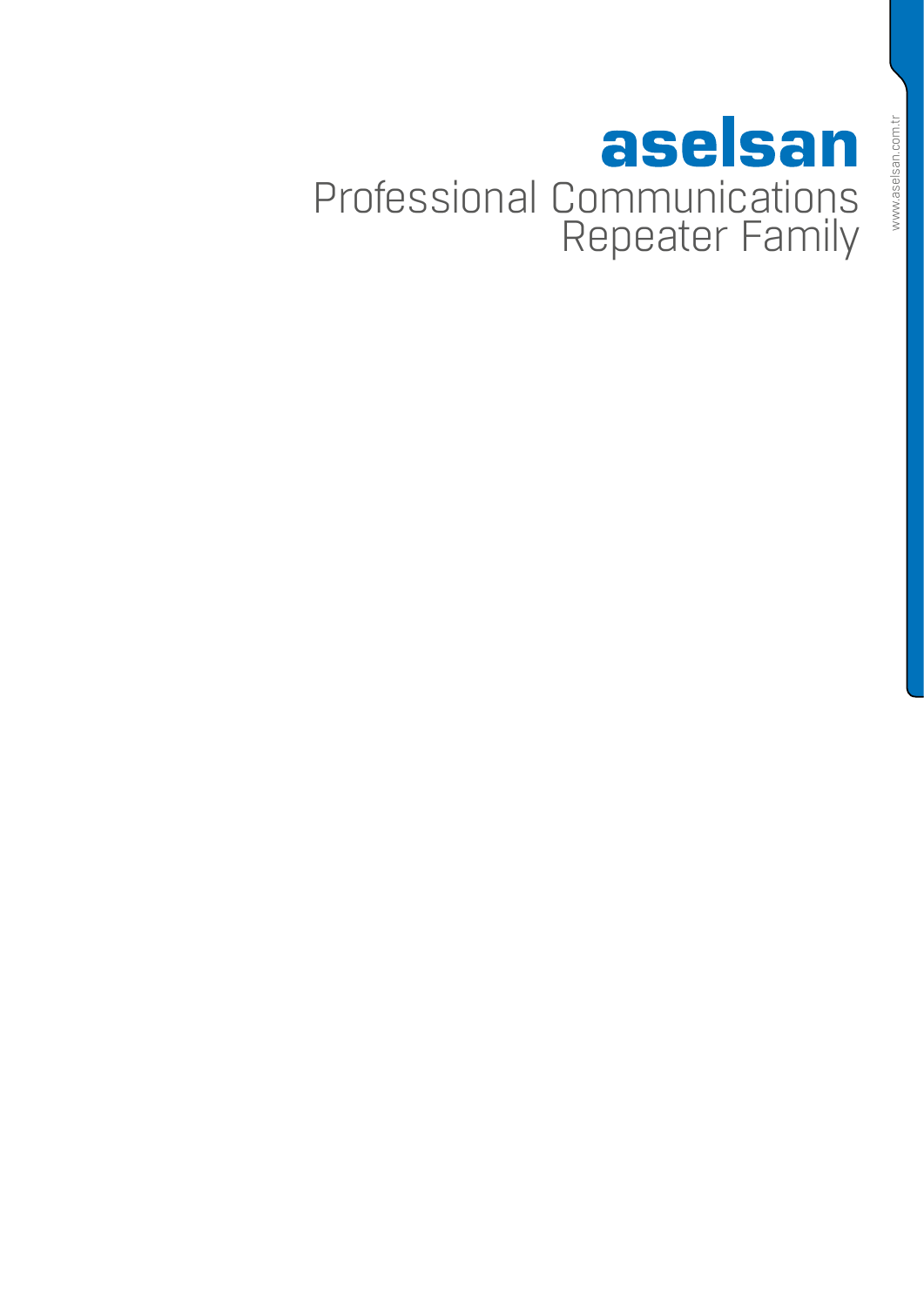# PROFESSIONAL COMMUNICATIONS REPEATER FAMILY



aselsan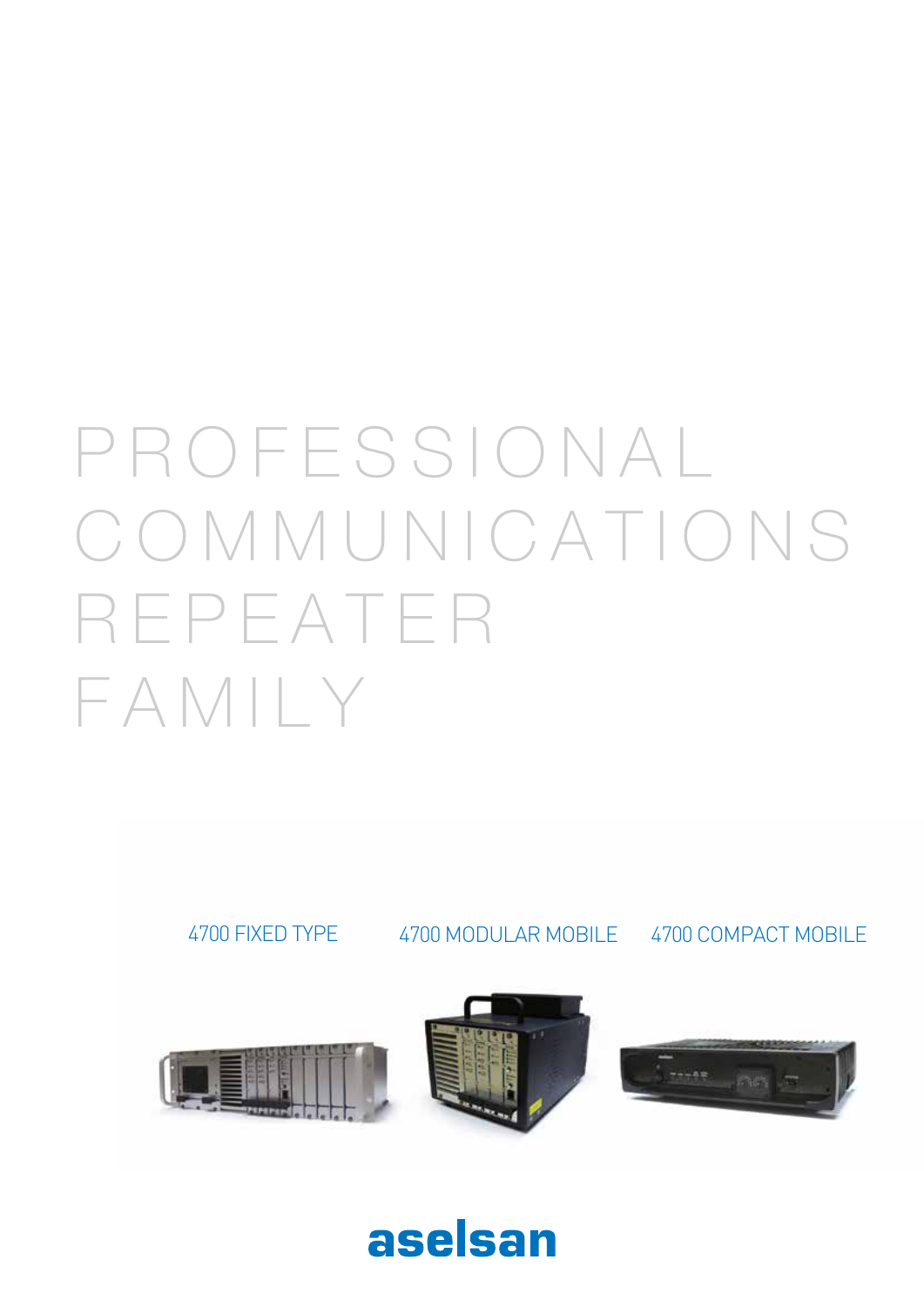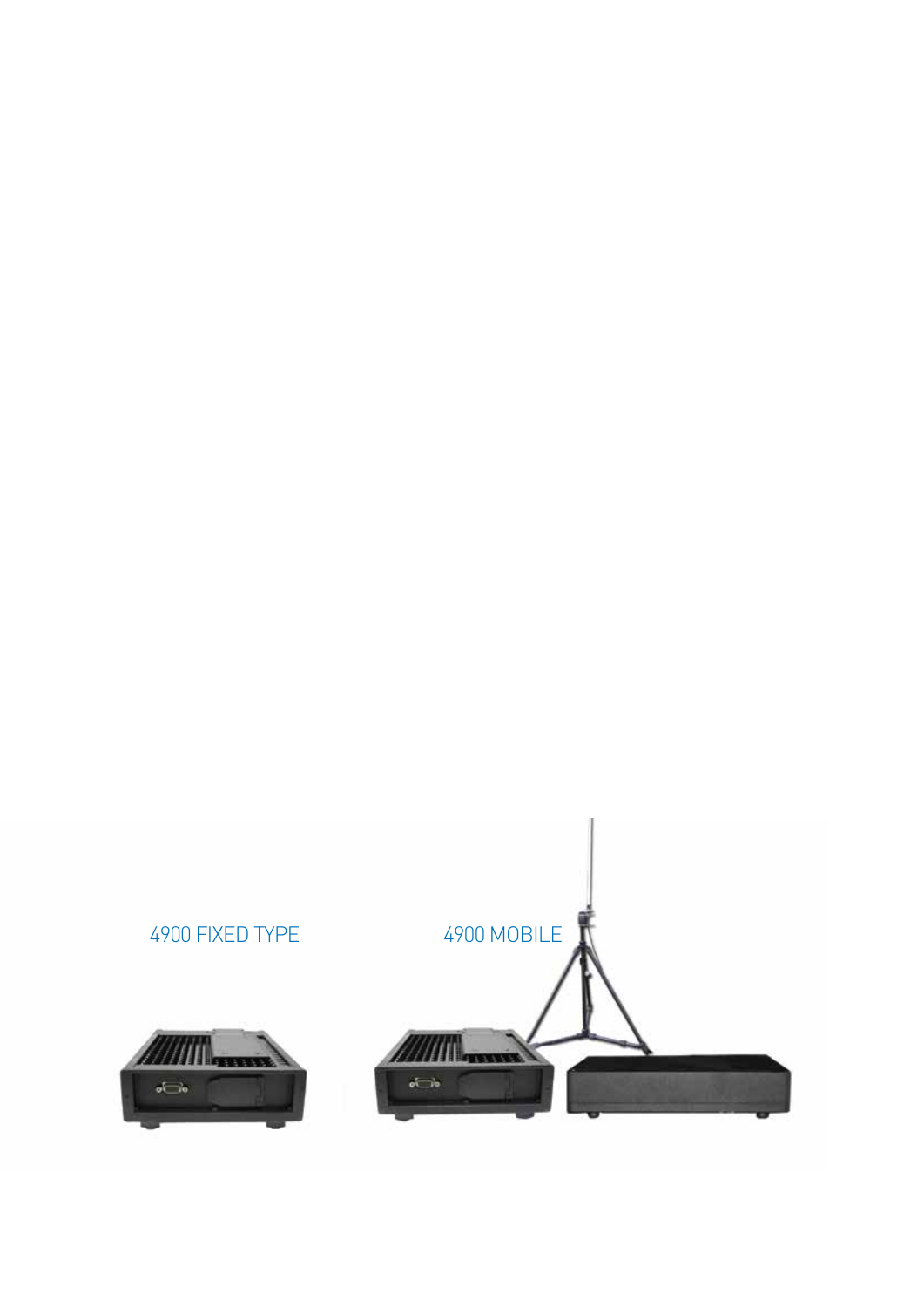# 4700 Fixed Type Repeater

#### General Features

- • Modular Design
- 19" Rack Structure
- • Duplex Communication
- • Adjustable RF Output Power
- Ethernet/IP Interface
- Continuous Duty
- • Capability of being supplied by an accumulator (in case of electricity outage)
- • Built-in Self Test and Alarm Indication
- • Support of Analog, DMR and P25 Systems (with required software changes)
- • Full Compatibility with ETSI 300-086 (Analog),
- ETSI 300-113 (Digital:DMR) and TIA-102.CAAB-D (Digital:P25) standards

#### Digital Features

- Repetition of Base Band Signal without Decryption
- Regeneration of Digital Voice & Data with Error Detection and Error Correction Algorithms
- • Digital Modulation: 4FSK (DMR), C4FM (P25)

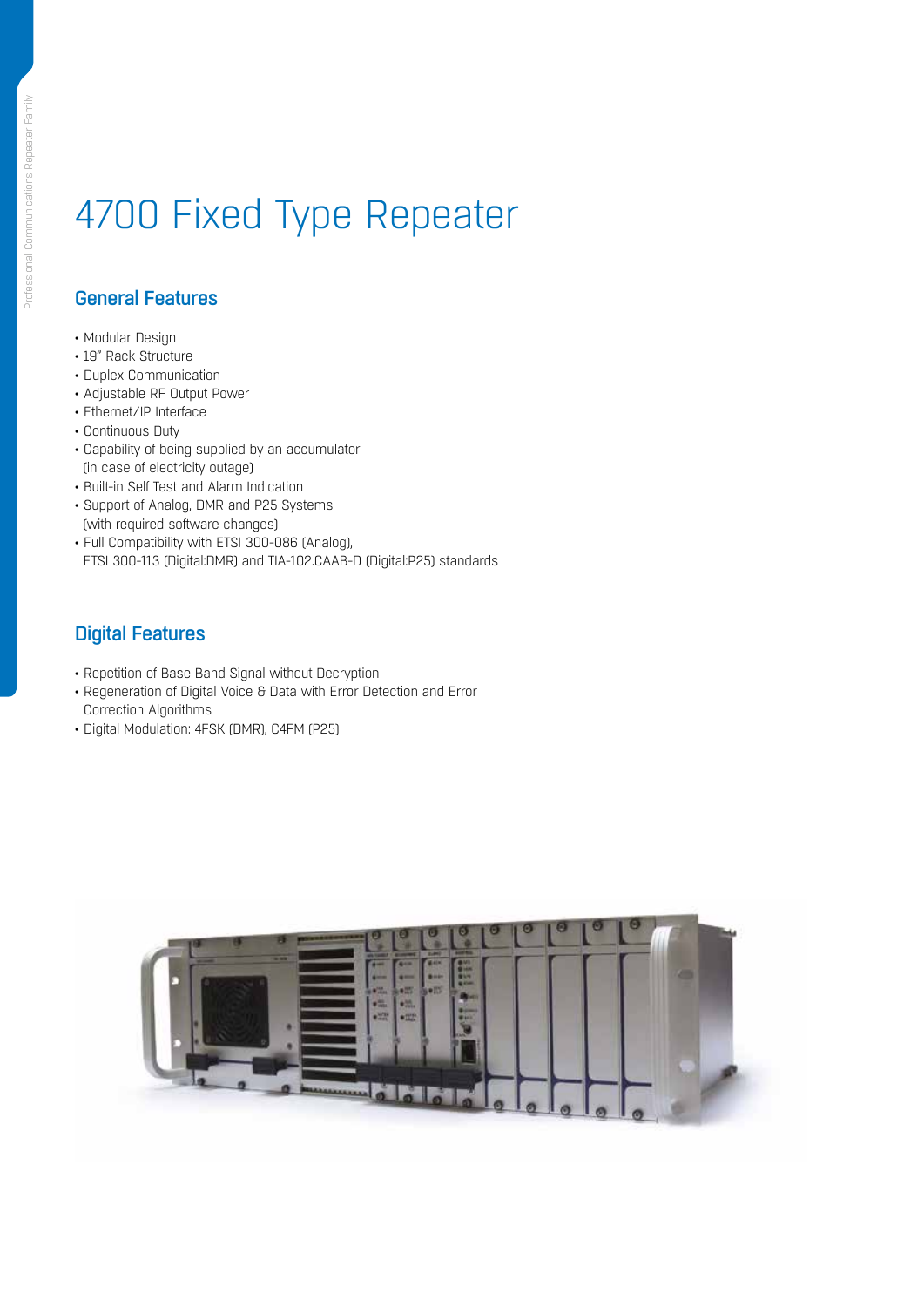| Frequency Range           | VHF: 136-174 MHz (D/R 4741)<br>UHF: 380-470 MHz (D/R 4745) |
|---------------------------|------------------------------------------------------------|
| <b>Channel Seperation</b> | 12.5 kHz (DMR or P25)<br>25 kHz (Analog)                   |
| Number Of Channels        | 99 (Programmable)                                          |
| RF Ouptput Power          | VHF: 10-90 W<br>UHF: 10-70 W                               |
| Modulation                | FM (Analog), 4FSK (DMR),<br>C4FM (P25)                     |
| Operating Voltage         | $13.6$ Vdc $\pm 20%$                                       |
| <b>Standby Current</b>    | ≤700 mA @ 13.6 Vdc                                         |
| <b>Operating Current</b>  | ≤20 A @ 13.6 Vdc                                           |
| Dimensions (HxWxL)        | $\approx$ 133x482x361 mm<br>(without accessories)          |
| Weight                    | $\approx$ 10.5 kg (without accessories)                    |
| Operating Temperature     | $-30$ °C / +60 °C                                          |
| Storage Temperature       | -40 °C / +85 °C                                            |
| Humidity                  | 90 % @ 50 °C                                               |

# Receiver Technical Specifications\*

| Analog Sensitivity              | $VHF: \leq-119$ dBm (@ 12 dB SINAD)<br>UHF : $\le$ -118 dBm ( $\textcircled{a}$ 12 dB SINAD)                                                           |
|---------------------------------|--------------------------------------------------------------------------------------------------------------------------------------------------------|
| Digital Sensitivity             | DMR:<br>$VHF: ≤-117$ dBm (@ 1% BER)<br>UHF: $\le$ -116 dBm (@ 1% BER)<br>P <sub>25</sub> :<br>$VHF: ≤-120$ dBm (@ 1% BER)<br>UHF: ≤-119 dBm (@ 1% BER) |
| Adjacent Channel<br>Selectivity | $\geq 60$ dB ( $\textcircled{12.5}$ kHz)                                                                                                               |
| Co-Channel Rejection            | $\ge$ -12 dB (DMR)<br>$\leq$ 9 dB (P25)                                                                                                                |
| Bit Error Rate Floor            | $\leq 0.01\%$                                                                                                                                          |
| Receiver Audio Distortion       | $<$ 5% (@ 100 mW, 8 Ω)                                                                                                                                 |

### Transmitter Technical Specifications\*

| RF Output Power              | $VHF: 10-90W / UHF: 10-70W$     |
|------------------------------|---------------------------------|
| Adjacent Channel Power Ratio | >60 dB (@ 12.5 kHz)             |
| Spurious Emissions           | <-36 dBm (DMR) / <-20 dBm (P25) |
| Modulation Limiting          | ± 2.5 kHz (@ 12.5 kHz)          |
| <b>Frequency Stability</b>   | $\leq 0.5$ ppm                  |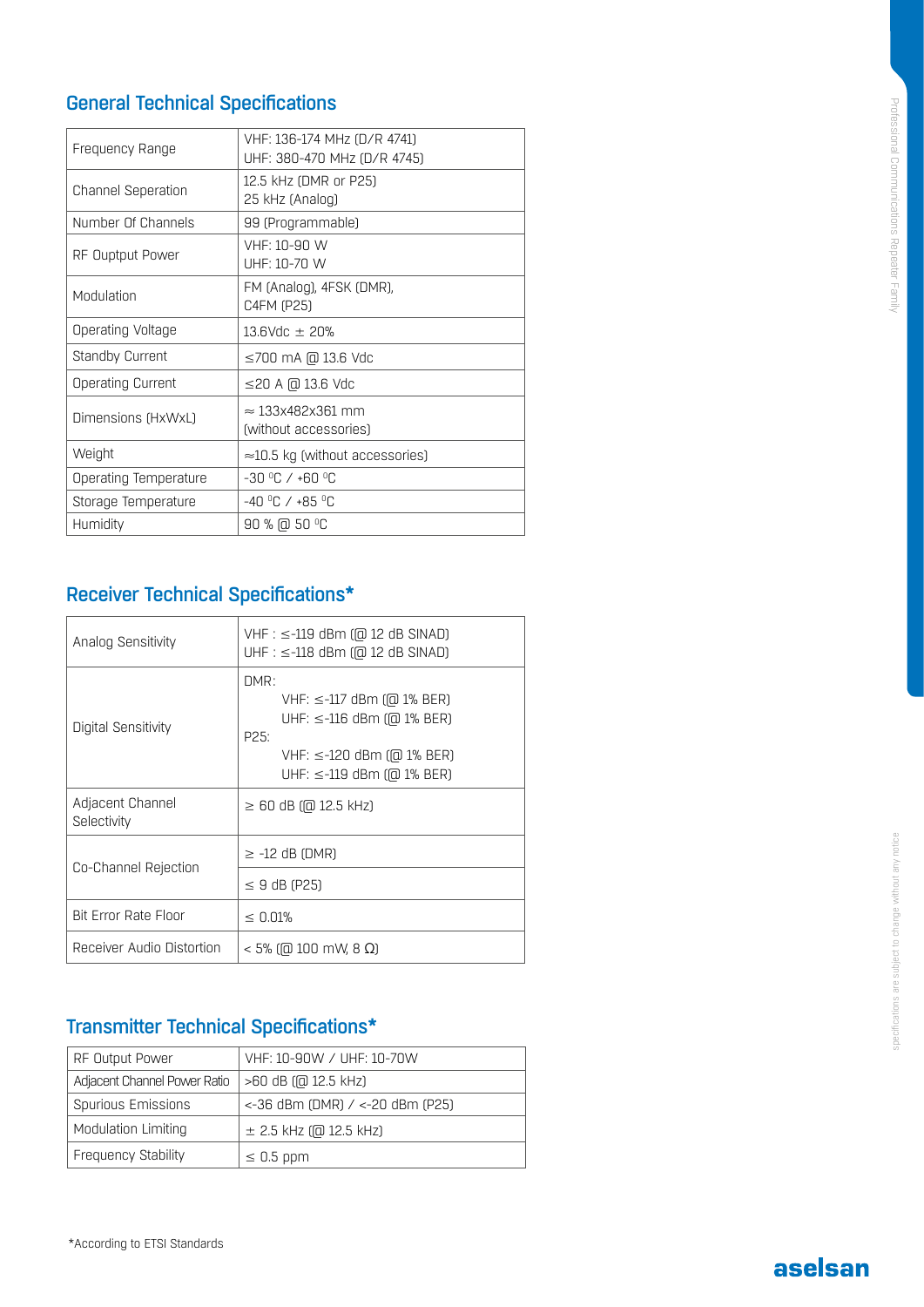# 4700 Modular Mobile Repeater

#### General Features

- Easily Transportable
- • Rapid Deployment in Required Area
- • Modular Design
- • Duplex Communication
- • Adjustable RF Output Power
- • Continuous Duty
- • Capability of Being Supplied by an Accumulator (In Case of Electricity Outage)
- Built-in Self Test and Alarm Indication
- • Support of Analog, DMR and P25 Systems (with requierd software changes)
- Full Compatibility with ETSI 300-086 (Analog), ETSI 300-113 (Digital:DMR) and TIA-102.CAAB-D (Digital:P25) standards



#### Digital Features

- Repetition of Base Band Signal without Decryption
- Regeneration of Digital Voice & Data with Error Detection and Error Correction Algorithms
- • Digital Modulation: 4FSK (DMR), C4FM (P25)



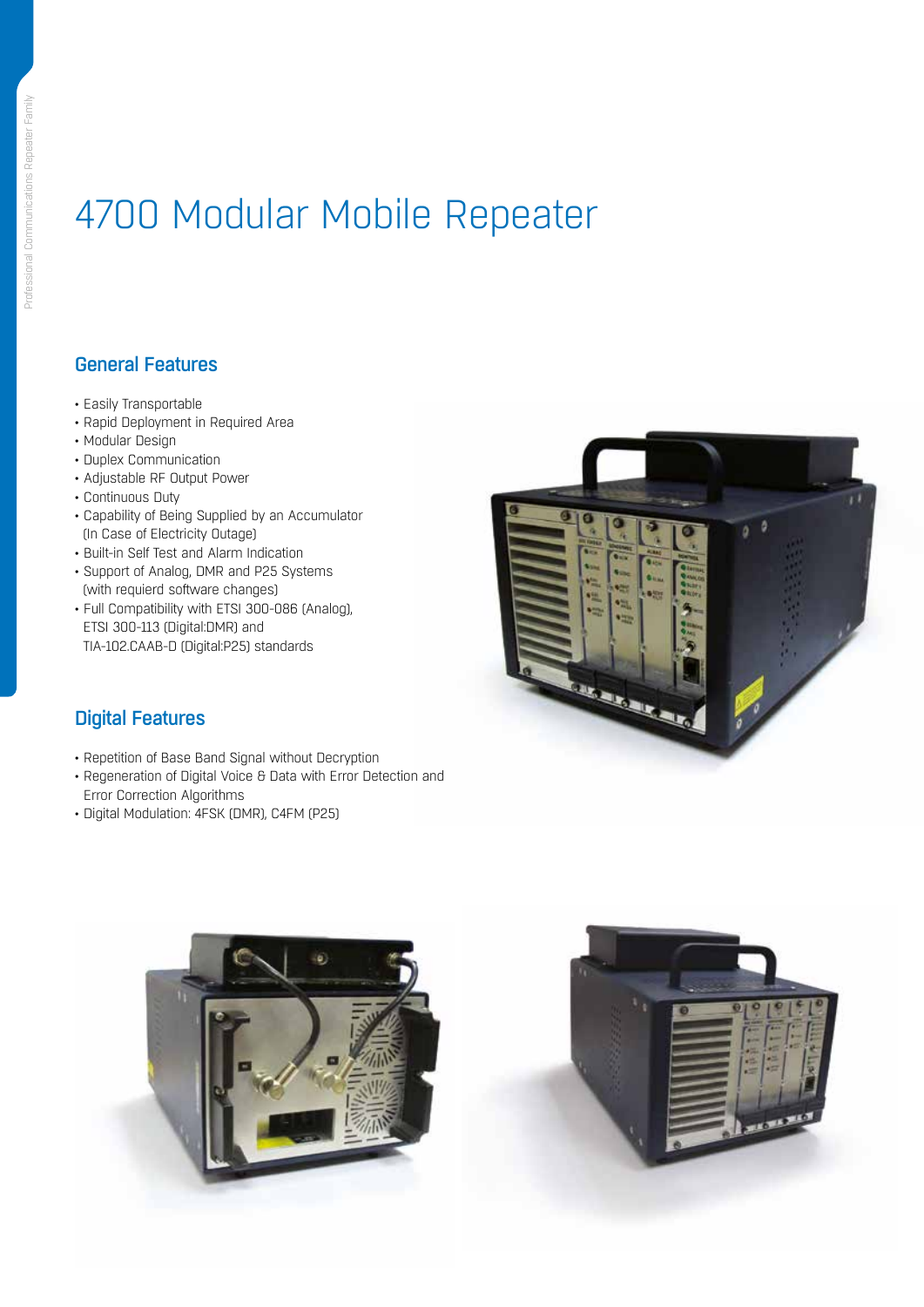| Frequency Range           | VHF: 136-174 MHz (D/R 4741)<br>UHF: 380-470 MHz (D/R 4745) |
|---------------------------|------------------------------------------------------------|
| <b>Channel Seperation</b> | 12.5 kHz (DMR or P25)<br>25 kHz (Analog)                   |
| Number Of Channels        | 99 (Programmable)                                          |
| RF Ouptput Power          | VHF: 10-40 W<br>UHF: 10-30 W                               |
| Modulation                | FM (Analog), 4FSK (DMR), C4FM (P25)                        |
| Operating Voltage         | $13.6$ Vdc $\pm$ 20 %                                      |
| <b>Standby Current</b>    | $\leq$ 700 mA @ 13.6 Vdc                                   |
| <b>Operating Current</b>  | $\leq$ 10 A @ 13.6 Vdc                                     |
| Dimensions (HxWxL)        | $\approx$ 156x204x329 mm (without accessories)             |
| Weight                    | $\approx$ 8.5 kg (without accessories)                     |
| Operating Temperature     | -30 °C / +60 °C                                            |
| Storage Temperature       | $-40$ °C / $+85$ °C                                        |
| Humidity                  | 90% @ 50 °C                                                |

# Receiver Technical Specifications\*

| Analog Sensitivity              | VHF: ≤- 119 dBm (@ 12 dB SINAD)<br>UHF: $\leq$ -118 dBm (@ 12 dB SINAD)                                                                    |
|---------------------------------|--------------------------------------------------------------------------------------------------------------------------------------------|
| Digital Sensitivity             | DMR:<br>$VHF: ≤ -117$ dBm (@ 1% BER)<br>UHF: ≤-116 dBm (@ 1% BER)<br>P25:<br>$VHF: ≤-120$ dBm (@ 1% BER)<br>UHF: $\le$ -119 dBm (@ 1% BER) |
| Adjacent Channel<br>Selectivity | $\geq 60$ dB ( $\textcircled{12.5}$ kHz)                                                                                                   |
| Co-Channel Rejection            | $\ge$ -12 dB (DMR)<br>$\leq$ 9 dB (P25)                                                                                                    |
| Bit Error Rate Floor            | $\leq 0.01\%$                                                                                                                              |
| Receiver Audio Distortion       | $<$ 5% (@ 100 mW, 8 $\Omega$ )                                                                                                             |

### Transmitter Technical Specifications\*

| RF Output Power                 | VHF: 10-40W / UHF: 10-30W                   |
|---------------------------------|---------------------------------------------|
| Adjacent Channel Power<br>Ratio | >60 dB (@ 12.5 kHz)                         |
| Spurious Emissions              | <- 36 dBm (DMR) / <- 20 dBm (P25)           |
| Modulation Limiting             | $\pm$ 2.5 kHz ( $\textcircled{a}$ 12.5 kHz) |
| <b>Frequency Stability</b>      | $\leq 0.5$ ppm                              |

\*According to ETSI Standards

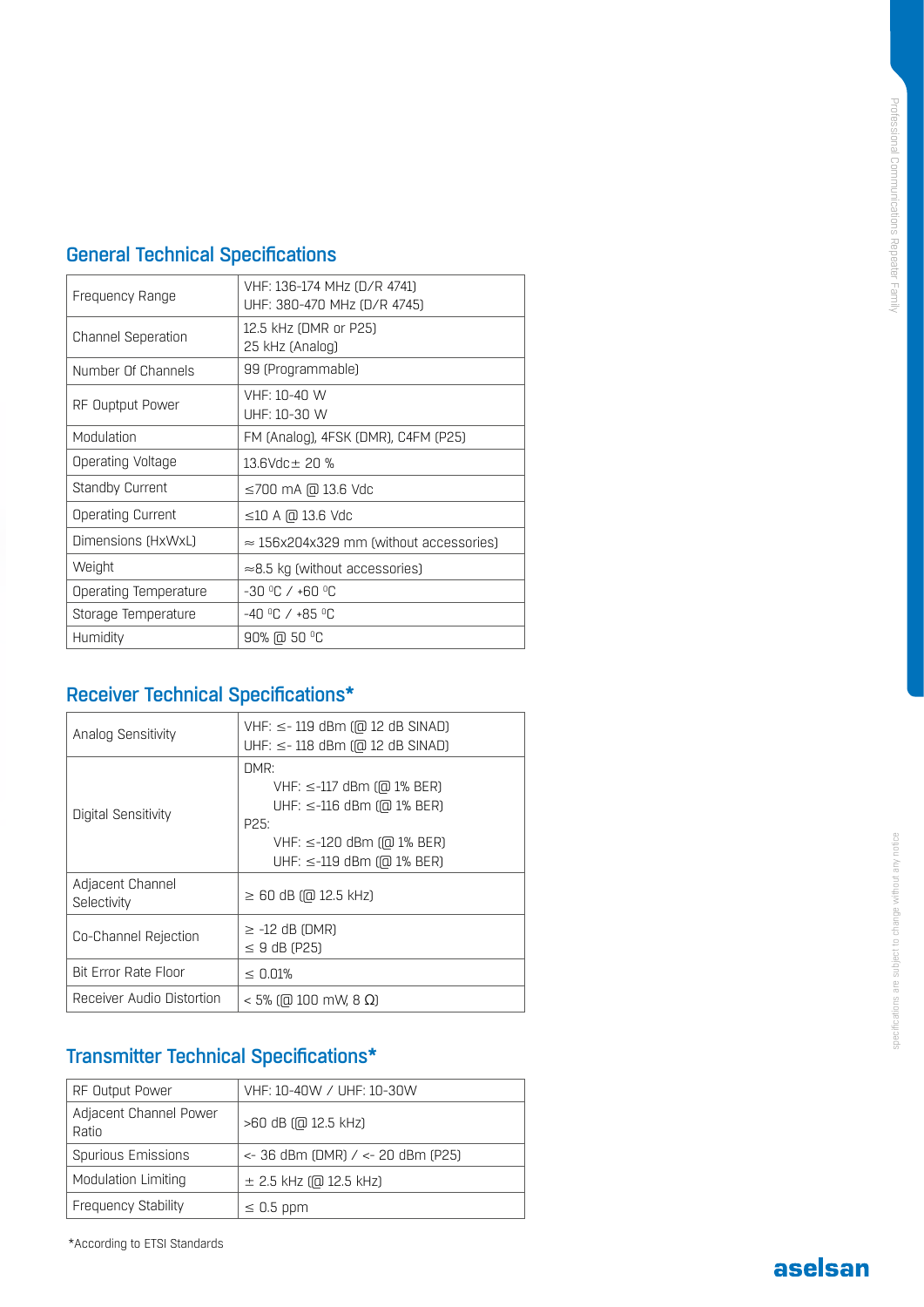# 4700 Compact Mobile Repeater

#### General Features

- Easily Transportable
- Rapid Deployment in Required Area
- • Compact Design
- • Synthesized & Microprocessor Controlled
- • Adjustable Output Power
- Continuous Duty
- Status & Alarm Indications
- • Uninteruptable Battery Operation
- • Full Compatibility with ETSI 300-086 (Analog) and TIA-102.CAAB-D (Digital:P25) Standards



#### Digital Features

- Repetition of Base Band Signal Without Decryption
- Regenaration of Digital Voice & Data with Error Detection and Error Correction Algorithms
- • Digital Modulation: C4FM (P25)

#### Environmental Features

• ESD: IEC 801 - 2KV

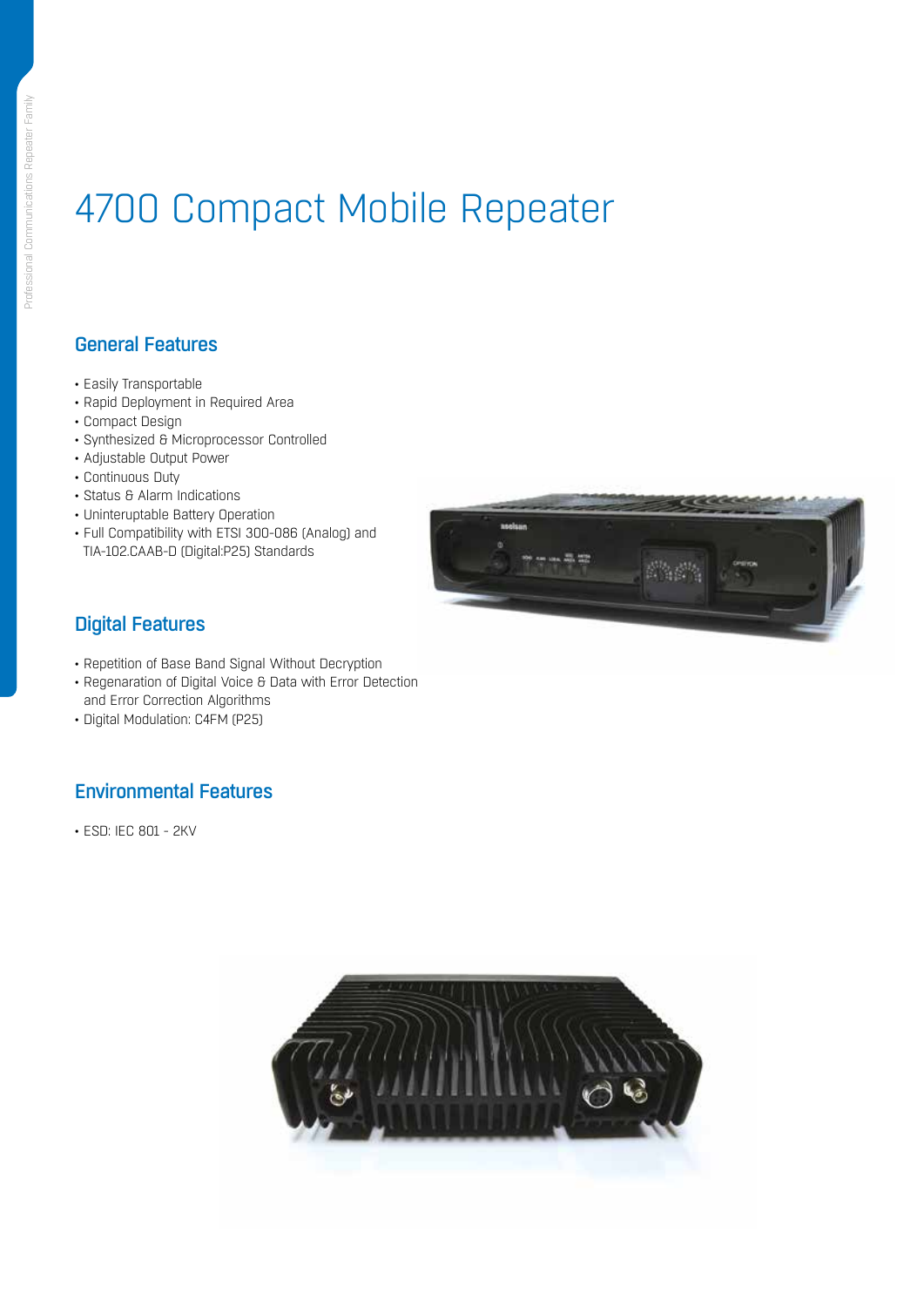| Frequency Range                | VHF: 136-174 MHz (Full Band)                     |
|--------------------------------|--------------------------------------------------|
| <b>Channel Seperation</b>      | 12.5 kHz /25kHz                                  |
| Number Of Channels             | 99 (Preset)                                      |
| RF Output Power                | VHF: 10-40 W                                     |
| Modulation                     | FM (Analog), C4FM (P25)                          |
| RF Input / Output<br>Impedance | 50 $\Omega$                                      |
| Working style                  | Continuous                                       |
| Operating Voltage              | 13.6 Vdc $\pm 20\%$                              |
| <b>Standby Current</b>         | ≤ 0,5A                                           |
| <b>Operating Current</b>       | $\leq$ 8A                                        |
| Operating Temperature          | -30 °C / +60 °C                                  |
| Storage Temperature            | -40 °C / +85 °C                                  |
| Humidity                       | 90%, @50 °C (Relative Humidity)                  |
| Dimensions (HxWxL)             | 73x297x182 mm<br>(without duplexer & accesories) |
| Weight                         | $\leq$ 3.5 kg (without duplexer & accesories)    |

### Receiver Technical Specifications

| Sensitivity                     | $\leq$ 0.35 µV (ETSI 20 dB SINAD / 1 % BER)<br>$\leq$ 0.25 µV (TIA 12 dB SINAD / 5 % BER) |
|---------------------------------|-------------------------------------------------------------------------------------------|
| Adjacent Channel<br>Rejection   | $\geq 60$ dB                                                                              |
| Intermodulation Rejection       | $\geq$ 70 dB (ETSI)                                                                       |
|                                 | $\geq$ 80 dB (TIA)                                                                        |
| Spurious Reception<br>Rejection | $\geq 90$ dB                                                                              |
| Co-Chanel Rejection             | $\leq$ 9 dB                                                                               |
| Audio Output Power              | 100 mW / $8 \Omega$ (at option connector)                                                 |

# Transmitter Technical Specifications

| <b>RF Output Power</b>                                      | 10-40 W                                         |
|-------------------------------------------------------------|-------------------------------------------------|
| Operating Frequency<br>Accuracy<br>f-30℃ / +60°C: 25°C reft | $\leq$ 1.5 ppm                                  |
| Conducted Spurious<br>Emissions                             | $<$ -20 dBm                                     |
| Symbol Rate Accuracy                                        | $\leq 10$ ppm                                   |
| Modulation Fidelity                                         | RMS Frror $<$ 5%<br>Deviation: $1800 \pm 10$ Hz |
| <b>Frequency Deviation</b>                                  | High: $2828 \pm 10$ Hz<br>Low: $943 \pm 10$ Hz  |

#### Mobile Duplexer Specification

| Attenuation      | > 80 dB (One channel) |
|------------------|-----------------------|
| Insertion Loss   | $< 2.2$ dB            |
| Tx-Rx Seperation | $> 4$ MHz             |

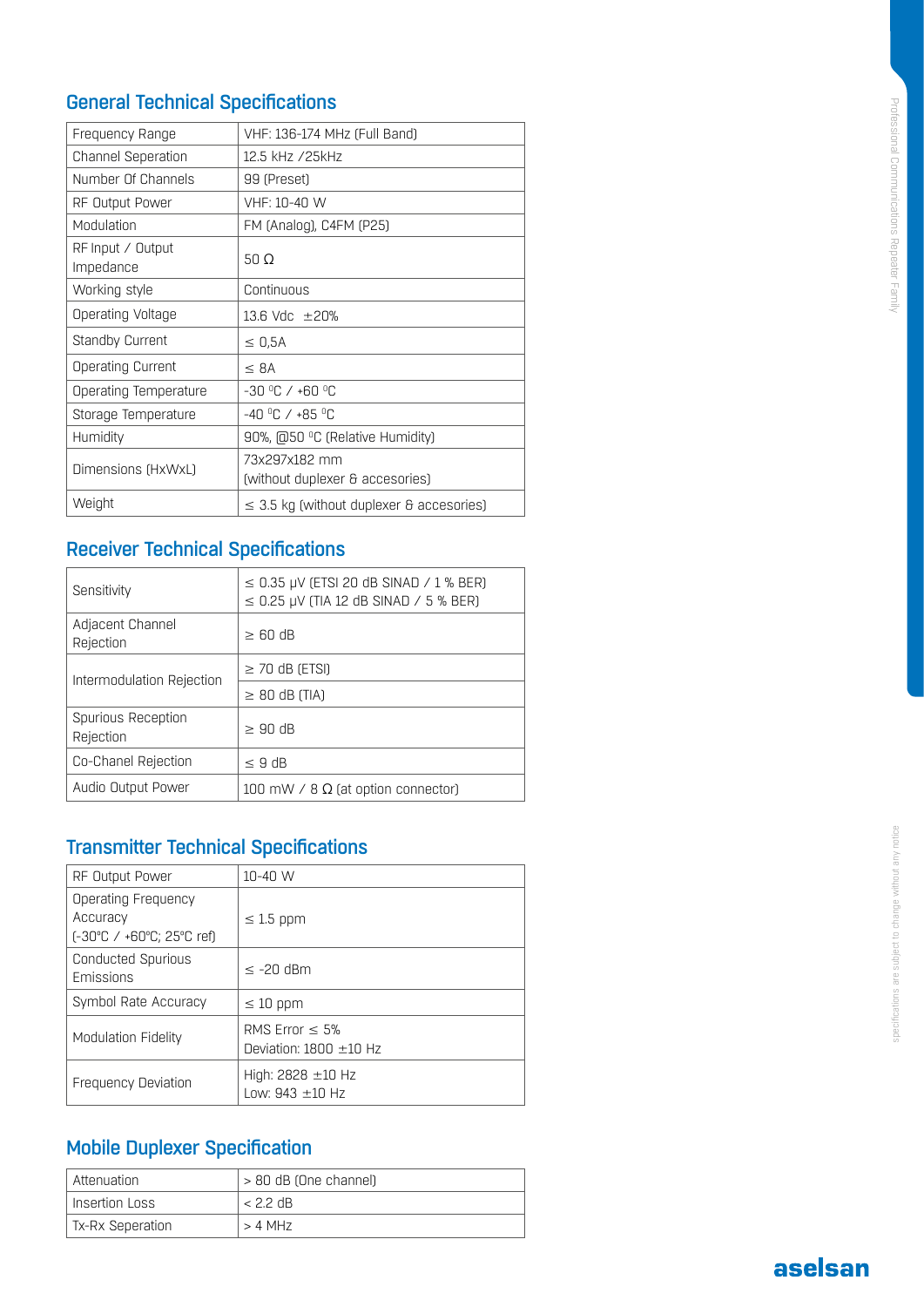# 4900 Fixed Type Repeater Radio

#### General Features

- Physical Structure Providing Advantages In Terms of Weight and Dimensions
- VHF/UHF Dual Band Operation
- Support for Analog, DMR and P25 Systems without any Firmware Change
- Linux Operating System
- Capability of Changing the Operation Mode to Mobile Repeater or Terminal (with Simple Firmware and Hardware Changes)
- Duplex Communication
- Adjustable RF Output Power
- Continuous Duty
- Capability of Being Supplied by an Accumulator (In Case of Electricity Outage)
- Built-in Self Test
- Full Compatibility with ETSI 300-086 (Analog), ETSI 300-113 (Digital: DMR) and TIA-102.CAAB-D (Digital: P25) Standards

#### Digital Features

- Repetition of Base Band Signal without Decryption
- Regeneration of Digital Voice & Data with Error Detection and Error Correction Algorithms

#### Environmental Features

• MIL-STD-810C/D/E/F/G (Related method and procedures)

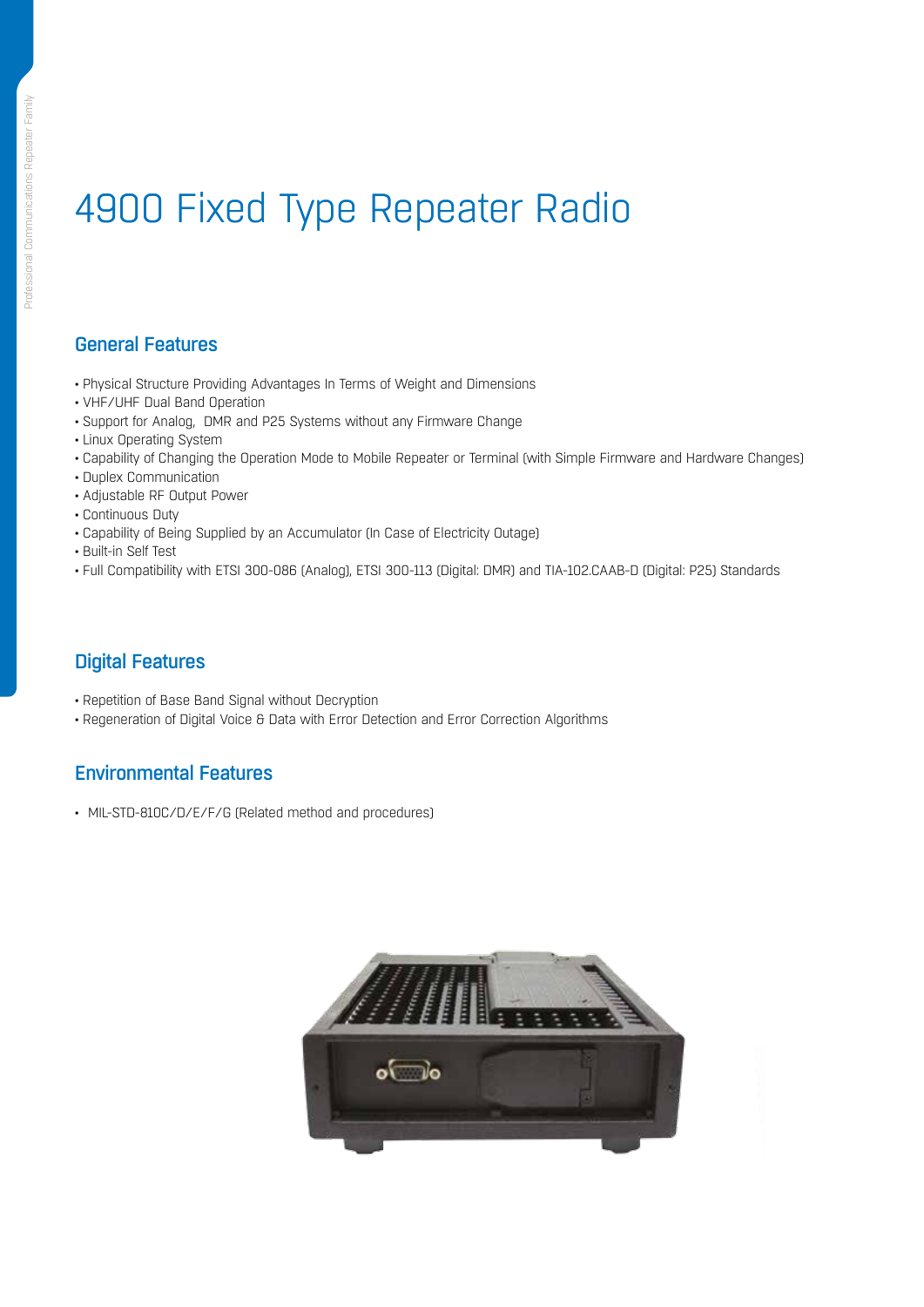| Weight                  | $2425$ g            |
|-------------------------|---------------------|
| <b>Dimentions</b>       | 61x177x246 mm       |
| Operating Temperature   | -30 °C/+60 °C       |
| Storage Temperature     | $-40 °C/+80 °C$     |
| Power Supply            | 13.6 Vdc $\pm 20\%$ |
| Processor               | ARM9                |
| <b>Operating System</b> | Linux               |

### Receiver Technical Specifications

| Frequency Range                             | 136-174 MHz (VHF)<br>380-470 MHz (UHF)                                    |
|---------------------------------------------|---------------------------------------------------------------------------|
| Sensitivity                                 | $\le$ -119 dBm (VHF)<br>$\le$ -118 dBm (UHF)                              |
| Intermodulation Rejection                   | $>75$ dB                                                                  |
| Audio Distortion                            | $\leq$ 5% (rated audio power)<br>$\leq$ 5% (17dB below rated audio power) |
| <b>BFR</b>                                  | $\leq 0.01\%$                                                             |
| Stand-by Current-<br>Reception (Rx) Current | ≤500 mA, $≤1.2$ A                                                         |

# Transmitter Technical Specifications

| Frequency Range                         | 136-174 MHz (VHF)<br>380-470 MHz (UHF) |
|-----------------------------------------|----------------------------------------|
| Dual Band Transmission<br>Power Range   | 10-40 W (VHF)<br>10-30 W (UHF)         |
| Single Band Transmission<br>Power Range | 10-90 W (VHF)<br>10-70 W (UHF)         |
| Frequency Accuracy                      | $\leq 0.5$ ppm                         |
| <b>Modulation Fidelity</b>              | $\leq 3\%$                             |
| Transmission (Tx) Current               | $\leq$ 8.0 A                           |

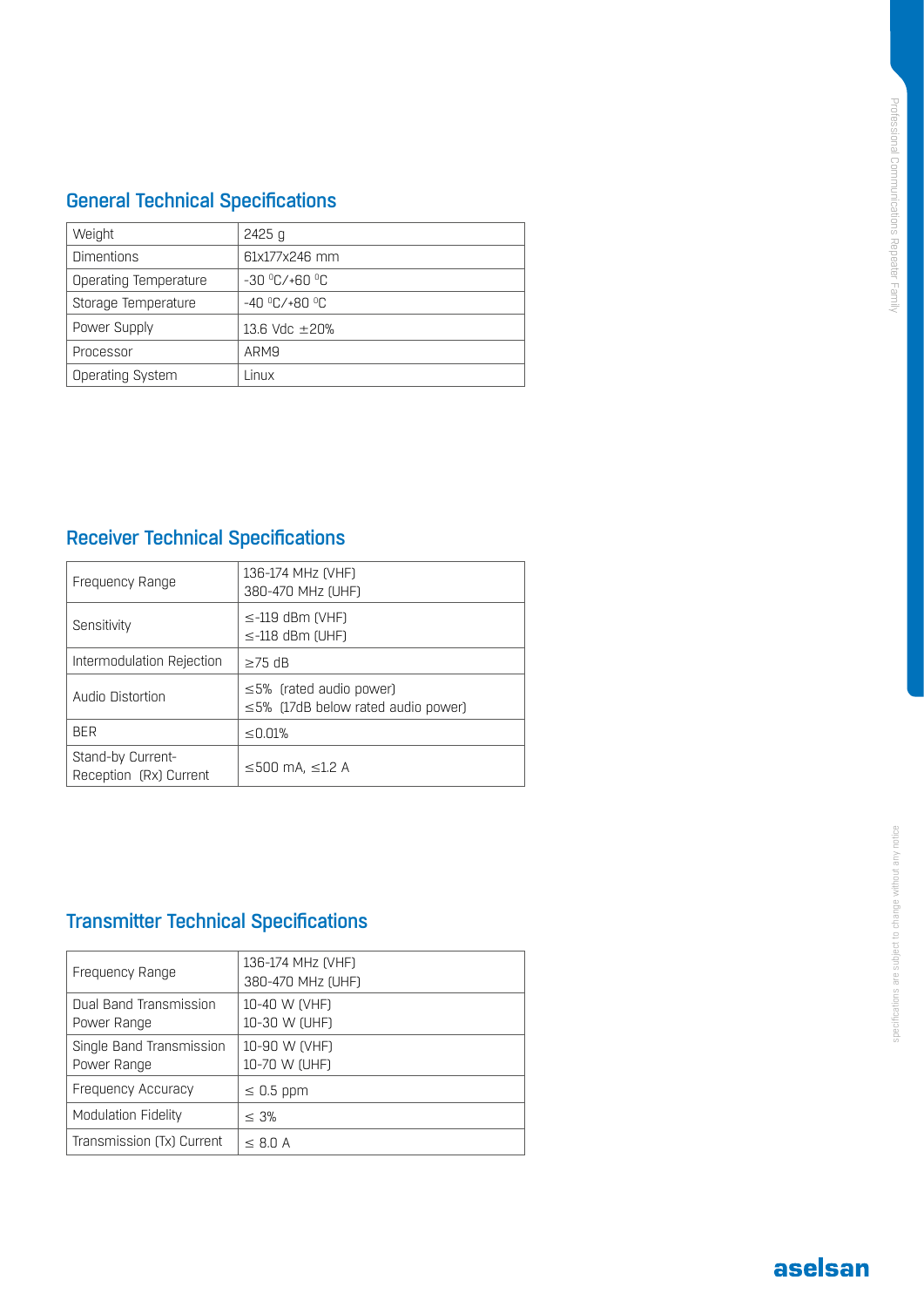# 4900 Mobile Repeater Radio

#### General Features

- Easily Transportable
- Rapid Deployment in Required Area
- VHF/UHF Dual Band Operation
- Support for Analog, DMR and P25 Systems without any Firmware Change
- Linux Operating System
- Capability of Changing the Operation Mode to Fixed Type Repeater or Terminal (with Simple Firmware and Hardware Changes)
- Duplex Communication
- Adjustable RF Output Power
- Continuous Duty
- Capability of Being Supplied by an Accumulator (In Case of Electricity Outage)
- Built-in Self Test
- Full Compatibility with ETSI 300-086 (Analog), ETSI 300-113 (Digital: DMR) and TIA-102.CAAB-D (Digital: P25) Standards

#### Digital Features

- Repetition of Base Band Signal without Decryption
- Regeneration of Digital Voice & Data with Error Detection and Error Correction Algorithms

#### Environmental Features

• MIL-STD-810C/D/E/F/G (Related method and procedures)

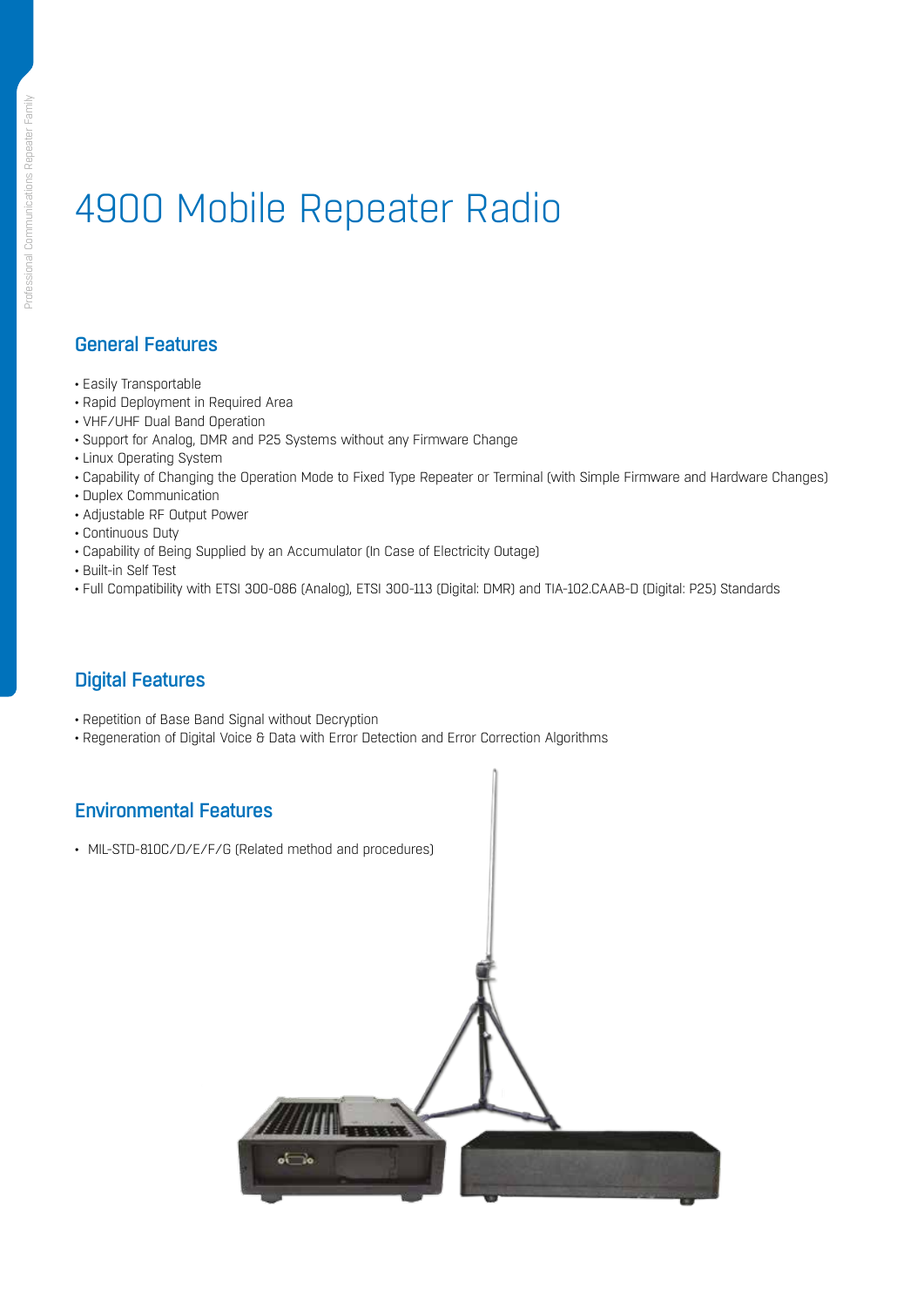| Weight                  | 2425 a              |
|-------------------------|---------------------|
| <b>Dimentions</b>       | 61x177x246 mm       |
| Operating Temperature   | -30 °C/+60 °C       |
| Storage Temperature     | $-40 °C/+80 °C$     |
| Power Supply            | 13.6 Vdc $\pm 20\%$ |
| Processor               | ARM9                |
| <b>Operating System</b> | Linux               |

# Receiver Technical Specifications

| Frequency Range                             | 136-174 MHz (VHF)<br>380-470 MHz (UHF)                                    |
|---------------------------------------------|---------------------------------------------------------------------------|
| Sensitivity                                 | $\le$ -119 dBm (VHF)<br>$\le$ -118 dBm (UHF)                              |
| Intermodulation Rejection                   | $>75$ dB                                                                  |
| Audio Distortion                            | $\leq$ 5% (rated audio power)<br>$\leq$ 5% (17dB below rated audio power) |
| <b>BER</b>                                  | < 0.01%                                                                   |
| Stand-by Current-<br>Reception (Rx) Current | ≤500 mA, $≤1.2$ A                                                         |

# Transmitter Technical Specifications

| Frequency Range                         | 136-174 MHz (VHF)<br>380-470 MHz (UHF) |
|-----------------------------------------|----------------------------------------|
| Dual Band Transmission<br>Power Range   | 10-40 W (VHF)<br>10-30 W (UHF)         |
| Single Band Transmission<br>Power Range | 10-90 W (VHF)<br>10-70 W (UHF)         |
| Frequency Accuracy                      | $\leq 0.5$ ppm                         |
| Modulation Fidelity                     | $\leq 3\%$                             |
| Transmission (Tx) Current               | $\leq$ 8.0 A                           |

specifications are subject to change without any notice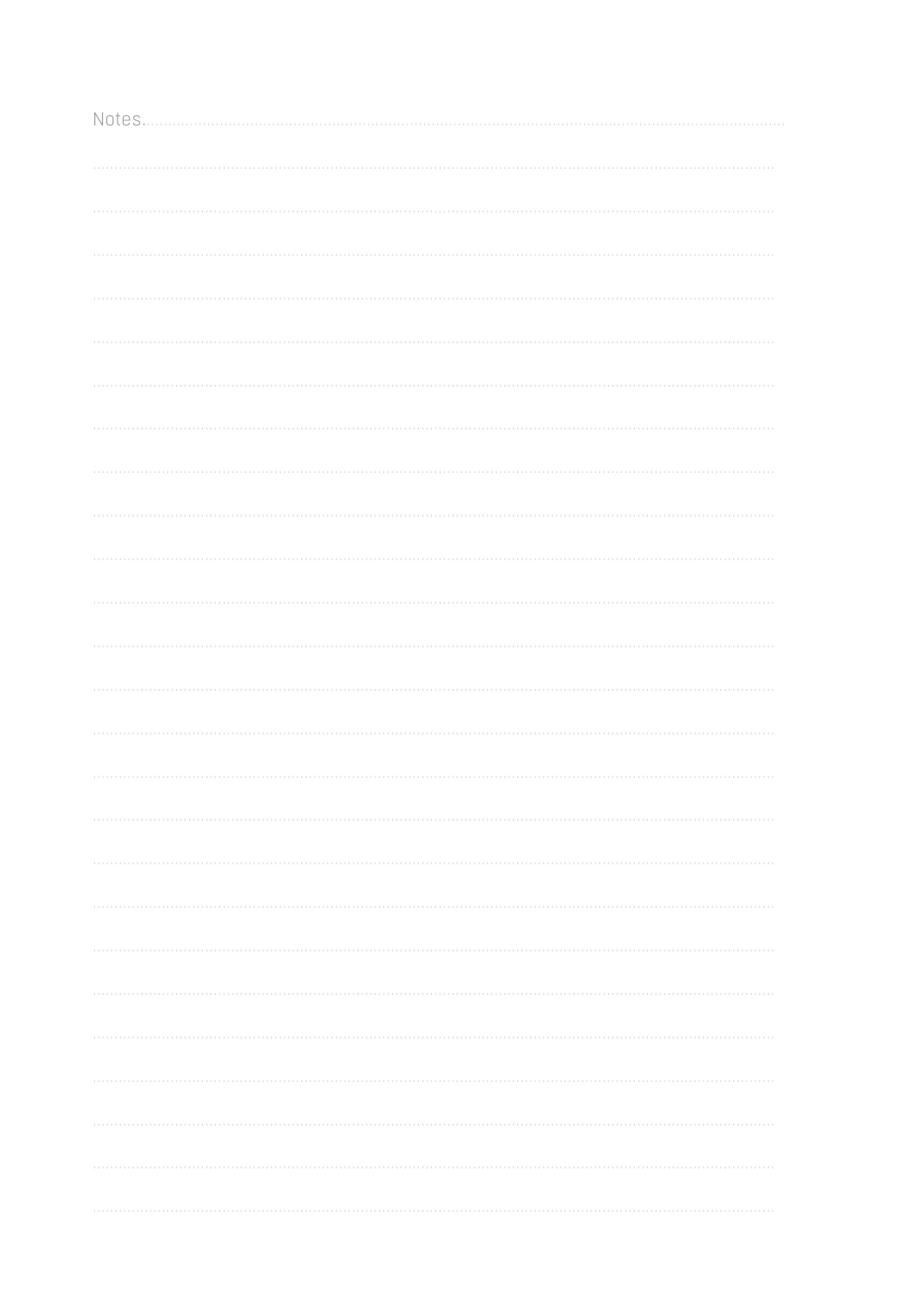



# **SEP AND AND ADDRESS** aselsan

**Legislation** 

ŗ

**HEAD**